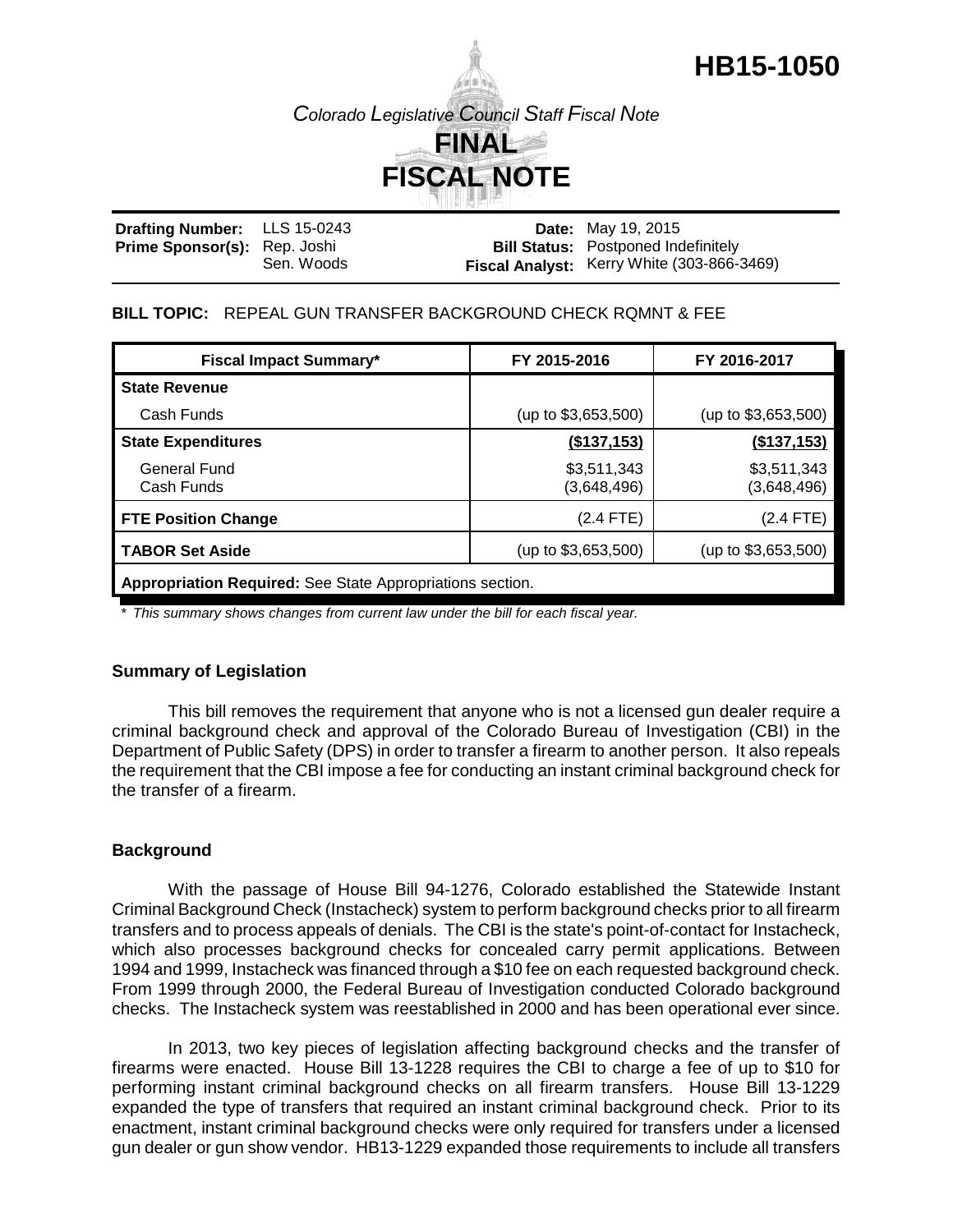May 19, 2015

and clarified that if the entity receiving the firearm was a corporation, association, partnership, limited liability company, or trust, a background check is required for each natural person who is authorized to possess the firearm. In FY 2013-14, the CBI processed 13,620 background checks for private firearm transfers.

Under current law, it is a class 1 misdemeanor to transfer a handgun without first obtaining a background check and approval of the CBI. Between August 7, 2013, and January 5, 2015, there were 14 cases filed and 3 convictions of this offense in state courts. As of this writing, the number of any cases or convictions within Denver County Court was unavailable, but is assumed to be minimal.

#### **State Revenue**

Beginning in FY 2015-16, this bill is anticipated to reduce state revenue by up to \$3,653,500 per year from reduced background check fees and criminal fines, as described below.

*Background checks.* Based on the 13,620 private background checks and an assumed 351,230 requests from licensed gun dealers or gun show vendors, the fiscal note assumes a reduction of \$3,648,500 per year that will no longer be credited to the Instant Criminal Background Check Cash Fund in the DPS. The fiscal note assumes that revenue received related to background checks on concealed carry permits are not affected by the bill.

*Criminal fines.* The bill is anticipated to reduce criminal fine revenue by up to \$5,000 per year, credited to the Fines Collection Cash Fund in the Judicial Department. The fine penalty for a class 1 misdemeanor is \$500 to \$5,000. Because the courts have the discretion of incarceration, imposing a fine, or both, the precise impact to state revenue cannot be determined. However, based on the low number of convictions and associated fines imposed on existing cases, the fiscal note assumes that any revenue reduction under the bill is likely to be less than \$5,000 per year.

### **TABOR Impact**

This bill decreases state revenue by up to \$3.7 million per year from fees and fines, which will decrease the amount required to be refunded under TABOR.

#### **State Expenditures**

**Beginning in FY 2015-16, this bill reduces overall state expenditures by \$137,153 and 2.4 FTE per year, but increases General Fund costs by \$3,511,343 per year.** These costs are in the DPS. By removing a cash funding source, but not the requirement to conduct background checks for transfers processed by licensed gun dealers and gun show vendors, General Fund moneys are required to refinance these costs.

The fiscal note assumes that background checks performed for concealed carry permit applications will continue to be funded with cash funds and are not affected by this bill. Table 1, below, shows the annual amount of refinancing required under HB15-1050.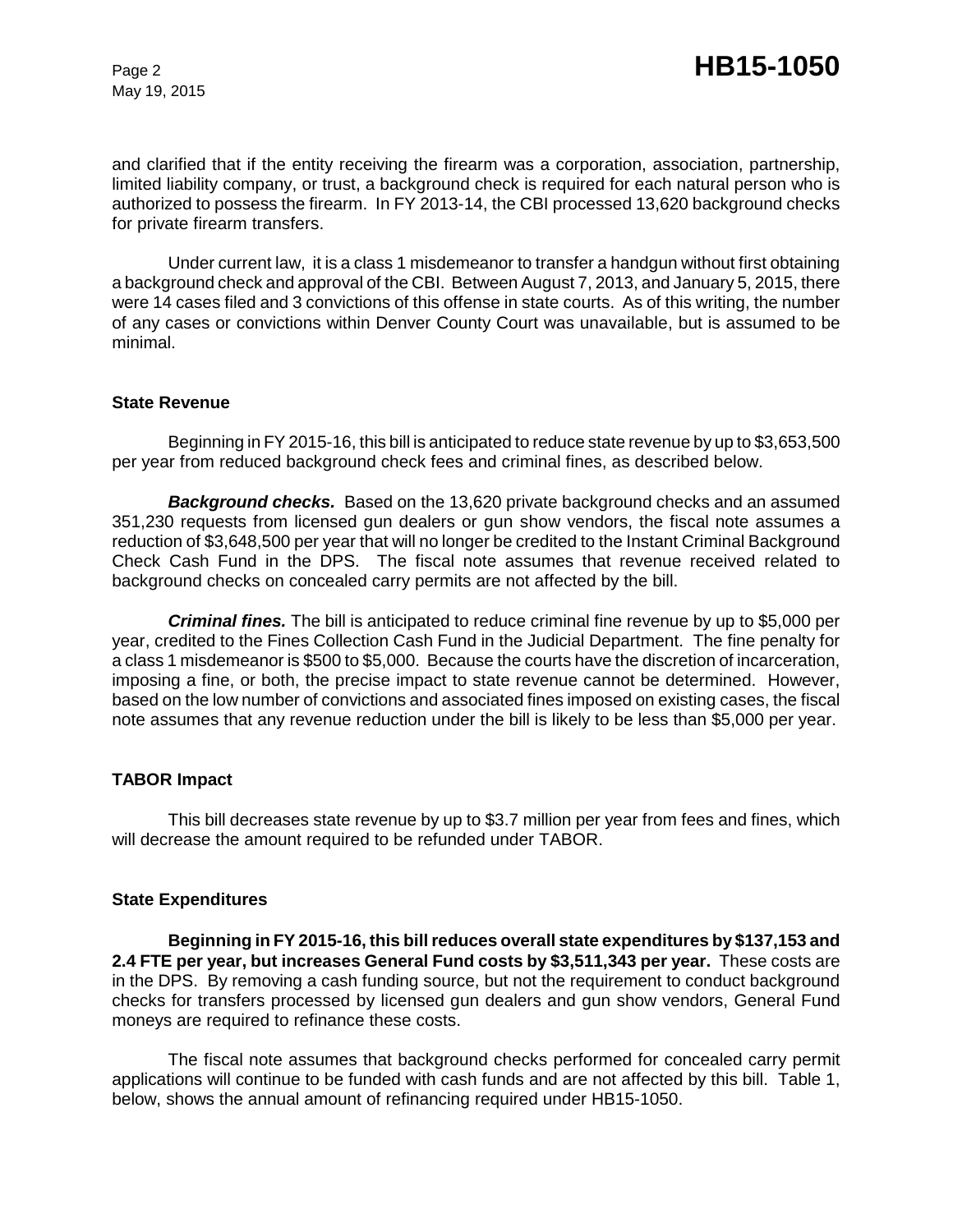| Table 1. Refinancing of Expenditures Under HB15-1050 |               |                                     |                                 |  |  |  |
|------------------------------------------------------|---------------|-------------------------------------|---------------------------------|--|--|--|
| <b>Cost Components</b>                               | Appropriation | <b>Reduction Under</b><br>HB15-1050 | <b>General Fund</b><br>Required |  |  |  |
| <b>Personal Services</b>                             | \$2,331,273   | (\$107,318)                         | \$2,223,955                     |  |  |  |
| <b>Operating Costs</b>                               | 321,162       | (2,280)                             | 318,882                         |  |  |  |
| Health, Life, Dental Benefits                        | 2,419,793     | (19,025)                            | 230,768                         |  |  |  |
| <b>Salary Survey</b>                                 | 18,667        | 0                                   | 18,667                          |  |  |  |
| Merit Pay                                            | 22,096        | 0                                   | 22,096                          |  |  |  |
| <b>Shift Differential</b>                            | 24,011        | 0                                   | 24,011                          |  |  |  |
| <b>Supplemental Retirement</b>                       | 142,360       | (8,318)                             | 134,042                         |  |  |  |
| Short-term Disability                                | 3,979         | (212)                               | 3,767                           |  |  |  |
| Leased Space                                         | 325,729       | 0                                   | 325,729                         |  |  |  |
| Vehicle Lease                                        | 4,920         | 0                                   | 4,920                           |  |  |  |
| <b>Executive Director's Office Costs</b>             | 204,506       | 0                                   | 204,506                         |  |  |  |
| <b>TOTAL</b>                                         | \$3,648,496   | (\$137,153)                         | \$3,511,343                     |  |  |  |

*Assumptions.* Reductions in costs under HB15-1050 are based on the assumption that 2.4 FTE and associated operating and benefits costs will be reduced as a result of eliminating background checks on approximately 13,620 private transfers per year.

**Judicial Department.** By eliminating the criminal penalties associated with transferring a firearm without a background check or CBI approval, the bill reduces workload for trial courts by a minimal amount. No adjustments in appropriations are required under the bill.

# **Local Government Impact**

This bill impacts local governments by eliminating the penalty for transferring a firearm without a criminal background check or approval of the CBI which is a class 1 misdemeanor. The penalty for a class 1 misdemeanor is 6 to 18 months in a county jail, a fine of \$500 to \$5,000, or both. Because the courts have the discretion of incarceration or imposing a fine, the precise impact at the local level cannot be determined. The cost to house an offender in county jails varies from about \$53 to \$114 per day. For the current fiscal year, the state reimburses county jails at a daily rate of \$52.74 to house state inmates. It is assumed that the impact of this bill will be minimal.

*Denver County Court.* The bill may also results in a decrease in workload for the Denver County Court, managed and funded by the City and County of Denver. Probation services in the Denver County Courts may also experience a minimal reduction in workload as a result of not having to supervise any persons convicted of transferring a firearm without obtaining a background check or CBI approval.

# **Effective Date**

The bill was postponed indefinitely by the House State, Veterans, and Military Affairs Committee on February 2, 2015,